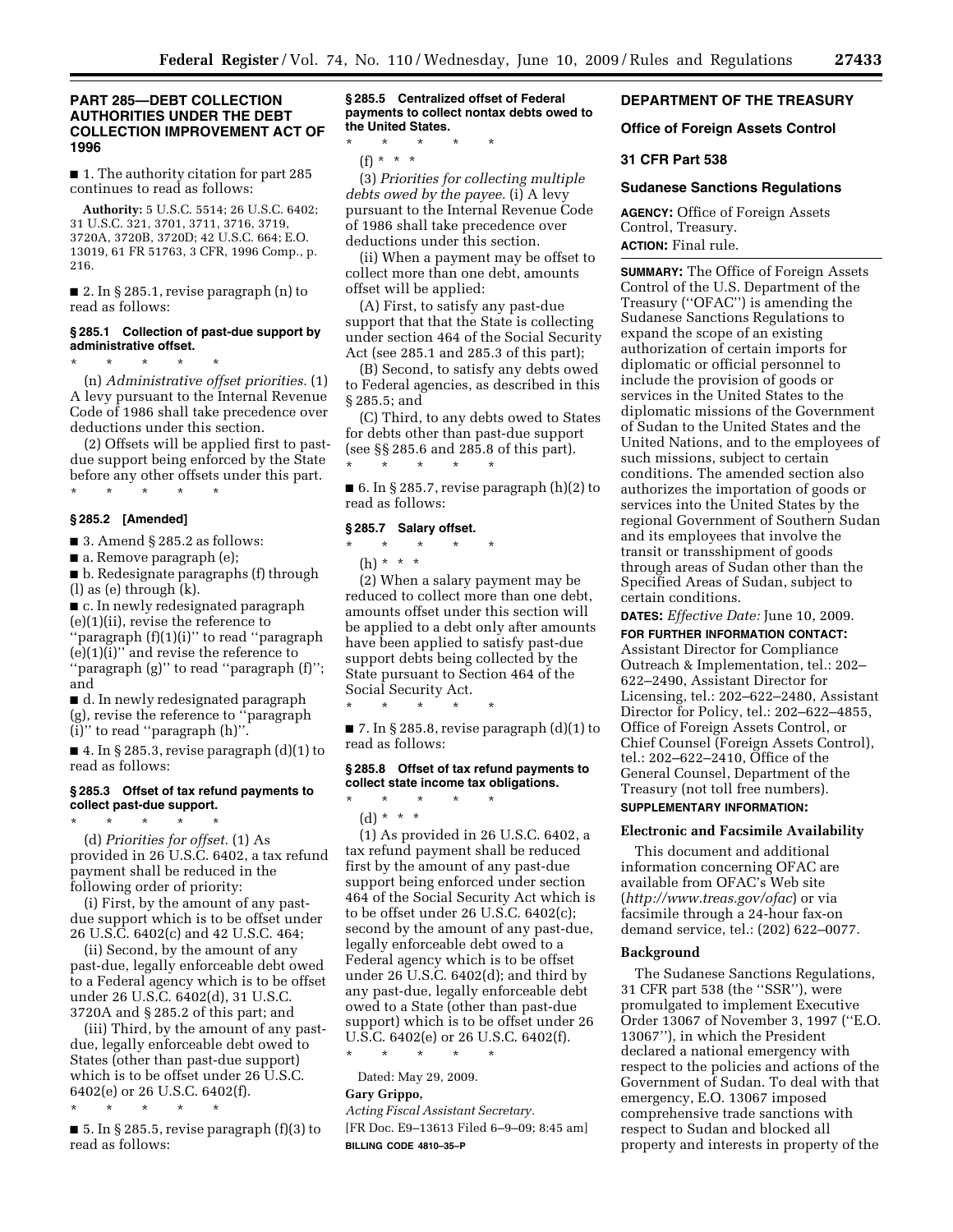Government of Sudan in the United States or within the possession or control of United States persons. On October 13, 2006, the President issued Executive Order 13412 (''E.O. 13412''), to take additional steps with respect to the emergency declared in E.O. 13067, and to implement the Darfur Peace and Accountability Act of 2006 (Pub. L. 109–344, 120 Stat. 1869). While it exempted specified areas of Sudan from certain prohibitions in E.O. 13067, E.O. 13412 continued the blocking of the Government of Sudan's property and interests in property and imposed a country-wide prohibition on transactions relating to Sudan's petroleum or petrochemical industries. E.O. 13412 also removed the regional Government of Southern Sudan from the definition of the Government of Sudan. On October 31, 2007, the SSR were amended to implement E.O. 13412 (72 FR 61513, October 31, 2007).

Today, OFAC is amending section 538.515 of the SSR. Before its amendment, section 538.515 authorized all transactions ordinarily incident to the importation of any goods or services into the United States destined for official or personal use by the diplomatic missions of the Government of Sudan to the United States and to international organizations located in the United States, subject to certain conditions. OFAC is amending this section to expand the scope of the authorization to include the provision of goods or services in the United States to the diplomatic missions of the Government of Sudan to the United States and the United Nations, and to the employees of the diplomatic missions of the Government of Sudan to the United States and the United Nations, subject to certain conditions.

Paragraph (a) of the revised section 538.515 authorizes the importation of goods or services into the United States by, and the provision of goods or services in the United States to, the diplomatic missions of the Government of Sudan to the United States and the United Nations, subject to four conditions: (1) The goods or services must be for the conduct of the official business of the missions, or for personal use of the employees of the missions, and not for resale; (2) such transactions must not involve the purchase, sale, financing, or refinancing of real property; (3) such transactions are not otherwise prohibited by law; and (4) all such transactions must be conducted through an account at a U.S. financial institution specifically licensed by OFAC. A note to paragraph (a)(4) of the revised section 538.515 states that U.S. financial institutions are required to

obtain specific licenses to operate accounts for, or extend credit to, the diplomatic missions of the Government of Sudan to the United States and the United Nations.

Paragraph (b) of the revised section 538.515 authorizes the importation of goods or services into the United States by, and the provision of goods or services in the United States to, the employees of the diplomatic missions of the Government of Sudan to the United States and the United Nations, subject to two conditions: (1) The goods or services must be for personal use of the employees of the missions, and not for resale; and (2) such transactions are not otherwise prohibited by law.

Paragraph (c) of the revised section 538.515 authorizes the importation of goods or services into the United States by the regional Government of Southern Sudan and its employees that involve the transit or transshipment of goods from the Specified Areas of Sudan through areas of Sudan other than the Specified Areas of Sudan, subject to two conditions: (1) The goods or services must be for the conduct of the business of the regional Government, or for personal use of the employees of the regional Government, and not for resale; and (2) such transactions are not otherwise prohibited by law. A note to paragraph (c) of revised section 538.515 explains that the authorization contained in this paragraph permits the regional Government of Southern Sudan and its employees to import into the United States goods or services that have transited or transshipped through areas of Sudan other than the Specified Areas of Sudan without the need to obtain a specific license under § 538.417. The importation of goods and services into the United States by the regional Government of Southern Sudan not involving the transit or transshipment through areas of Sudan other than the Specified Areas of Sudan is already exempt under §§ 538.212(g) and 538.305(b) and, therefore, requires no authorization. Similarly, the provision of goods and services in the United States to the regional Government of Southern Sudan and its employees already is exempt pursuant to §§ 538.212(g) and 538.305(b) and also requires no authorization.

#### **Public Participation**

Because the amendment of the SSR involves a foreign affairs function, the provisions of Executive Order 12866 and the Administrative Procedure Act (5 U.S.C. 553) requiring notice of proposed rulemaking, opportunity for public participation, and delay in effective date are inapplicable. Because no notice of

proposed rulemaking is required for this rule, the Regulatory Flexibility Act (5 U.S.C. 601–612) does not apply.

#### **Paperwork Reduction Act**

The collections of information related to the SSR are contained in 31 CFR part 501 (the ''Reporting, Procedures and Penalties Regulations''). Pursuant to the Paperwork Reduction Act of 1995 (44 U.S.C. 3507), those collections of information have been approved by the Office of Management and Budget under control number 1505–0164. An agency may not conduct or sponsor, and a person is not required to respond to, a collection of information unless the collection of information displays a valid control number.

#### **List of Subjects in 31 CFR Part 538**

Administrative practice and procedure, Banks, Banking, Blocking of assets, Exports, Foreign trade, Humanitarian aid, Imports, Penalties, Reporting and recordkeeping requirements, Specially designated nationals, Sudan, Terrorism, Transportation.

■ For the reasons set forth in the preamble, the Office of Foreign Assets Control amends 31 CFR part 538 as follows:

# **PART 538—SUDANESE SANCTIONS REGULATIONS**

■ 1. The authority citation for part 538 continues to read as follows:

**Authority:** 3 U.S.C. 301; 18 U.S.C. 2339B, 2332d; 31 U.S.C. 321(b); 50 U.S.C. 1601– 1651, 1701–1706; Pub. L. 101–410, 104 Stat. 890 (28 U.S.C. 2461 note); Pub. L. 106–387, 114 Stat. 1549; Pub. L. 109–344, 120 Stat. 1869; Pub. L. 110–96, 121 Stat. 1011; E.O. 13067, 62 FR 59989, 3 CFR, 1997 Comp., p. 230; E.O. 13412, 71 FR 61369, 3 CFR, 2006 Comp., p. 244.

## **Subpart E—Licenses, Authorizations, and Statements of Licensing Policy**

■ 2. Revise § 538.515 to read as follows:

#### **§ 538.515 Sudanese diplomatic missions in the United States.**

(a) The importation of goods or services into the United States by, and the provision of goods or services in the United States to, the diplomatic missions of the Government of Sudan to the United States and the United Nations are authorized, provided that:

(1) The goods or services are for the conduct of the official business of the missions, or for personal use of the employees of the missions, and are not for resale;